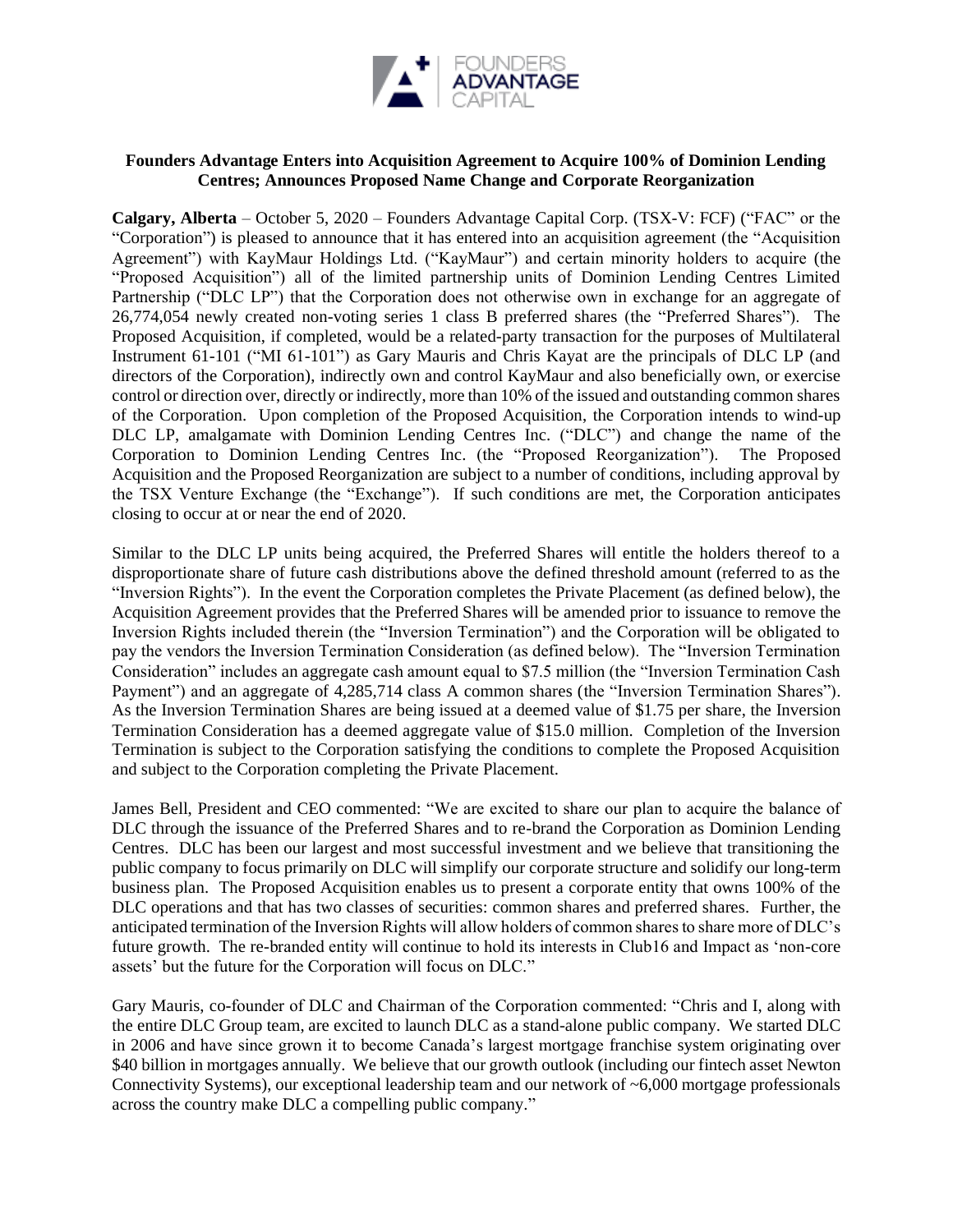## *The Proposed Acquisition and the Proposed Reorganization*

The highlights for the Proposed Acquisition and Proposed Reorganization (upon completion) are summarized as follows:

- FAC will acquire full ownership of DLC LP in exchange for 26,774,054 Preferred Shares. The actual number of Preferred Shares is an arbitrary number for administrative convenience as the Preferred Shares have fixed entitlements and are not convertible into Common Shares.
- The Preferred Shares will be non-voting and non-convertible into common shares, will not be listed on any exchange, and will provide the Preferred Share holders with similar economic and legal entitlements as the acquired units of DLC LP.
- If the Inversion Termination Consideration is paid, the Inversion Rights in the Preferred Shares will be extinguished, to the Corporation's benefit.
- If the Private Placement is completed and the Inversion Consideration is paid, the Corporation will have 46,653,942 class A common shares ("Common Shares") and 26,774,054 Preferred Shares outstanding on completion of the Proposed Acquisition, of which 16,124,760 Common Shares (34.6%) and 25,432,674 Preferred Shares (95%) will be held by KayMaur.
- The Corporation will amalgamate with Dominion Lending Centres Inc. and will change its name to "Dominion Lending Centres Inc.".
- Gary Mauris will become the Chief Executive Officer and Executive Chairman of the Corporation and Chris Kayat will become the Executive Vice-Chairman.
- James Bell (current President of FAC) and Eddy Cocciollo (current President of Dominion Lending Centres Inc.) will each be appointed co-President of the Corporation. Mr. Bell will be responsible for public company operations and management of non-core assets while Mr. Cocciollo will be responsible for DLC mortgage origination operations.
- Robin Burpee (current Chief Financial Officer of FAC) and Geoff Hague (current Chief Financial Officer of Dominion Lending Centres Inc.) will each be appointed co-Chief Financial Officer of the Corporation. Ms. Burpee will be responsible for public company and non-core asset financial management while Mr. Hague will be responsible for financial management of the mortgage origination operations.
- As the operations of Dominion Lending Centres Inc. are currently taxable, merging FAC and DLC should enable the combined entity to reduce overall corporate taxes by utilizing current FAC general and interest expenses and certain non-capital losses.
- If the Inversion Termination Consideration is not paid, the dividend inversion threshold on the Preferred Shares will be \$17.5 million (a \$2.9 million increase from the \$14.6 million threshold in the DLC LP units) provided the Corporation has non-capital losses available to utilize. The \$2.9 million increase to the inversion threshold was based on the estimated increase in cash flow from a reduction in future corporate taxes payable.
- It is anticipated that FAC's existing investments in Club16 Limited Partnership and Impact Communications will be retained as non-core assets with a possible liquidation at a future date.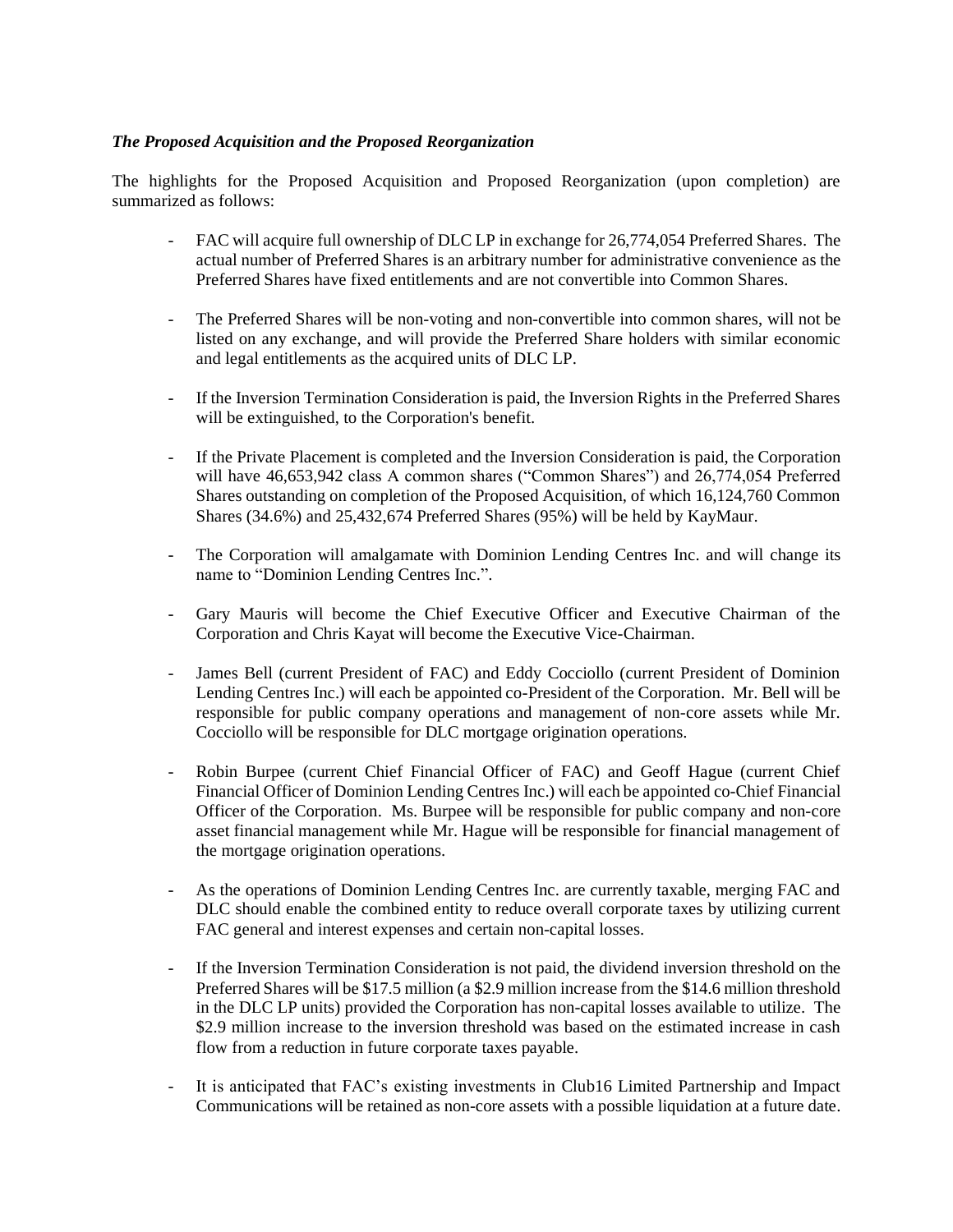## *The Preferred Share Terms*

The key terms for the Preferred Shares are as follows:

- The Preferred Shares were created to convey similar economic and legal rights as the DLC LP units being acquired.
- The key economic provisions for the Preferred Shares (being the dividend entitlements and liquidation rights) are set out in the Preferred Share Terms and the key governance provisions for the Preferred Shares are set out in the Investor Rights Agreement (both of which are available for review on SEDAR).
- The Preferred Share Terms define the DLC operations as the Corporation's "Core Business" and the public company, Club16 and Impact operations as the Corporation's "Non-Core Business".
- In the event the Inversion Termination Consideration is not paid, the Preferred Share Terms provide that the holders shall be entitled to annual cumulative cash dividends as follows (being the Inversion Rights):
	- o in the event the Corporation has non-capital losses available in any Fiscal Year, the sum of 40% of the Cdn.\$17,500,000 of Core Business Distributable Cash, if any, in respect of the applicable Fiscal Year; and 70% of any Core Business Distributable Cash, if any, in excess of Cdn.\$17,500,000 in respect of the applicable Fiscal Year; or
	- o in the event the Corporation does not have non-capital losses available in any Fiscal Year, the sum of 40% of the Cdn.\$14,600,000 of Core Business Distributable Cash, if any, in respect of the applicable Fiscal Year; and 70% of any Core Business Distributable Cash, if any, in excess of Cdn.\$14,600,000 in respect of the applicable Fiscal Year.
- Core Business Distributable Cash is a defined term in the Preferred Share Terms as a proxy for distributable free cash flow and generally includes cash flows from operating activities (excluding non-cash working capital), cash flows from investing activities and cash flow from financing activities attributable to the Core Business for a given fiscal year.
- The Preferred Shares have no economic entitlement to the balance of the Core Business Distributable Cash (not otherwise paid to the Preferred Share holders) as such amounts are defined to form part of the Non-Core Business held for the benefit of holders of Common Shares.
- On a liquidation of the Corporation or the sale of the Core Business, the Preferred Shares are entitled to a percentage of the net proceeds received for the Core Business based on the ratio of historical cash distribution entitlements. For example, if the Preferred Shares historically received 40% of Core Business Distributable Cash in the form of dividends, the Preferred Shares would be entitled to 40% of the net proceeds on liquidation of the Core Business.
- The Preferred Shares have no economic entitlements to the Non-Core Business.
- The holders of Preferred Shares are entitled to nominate 40% of the Corporation's directors.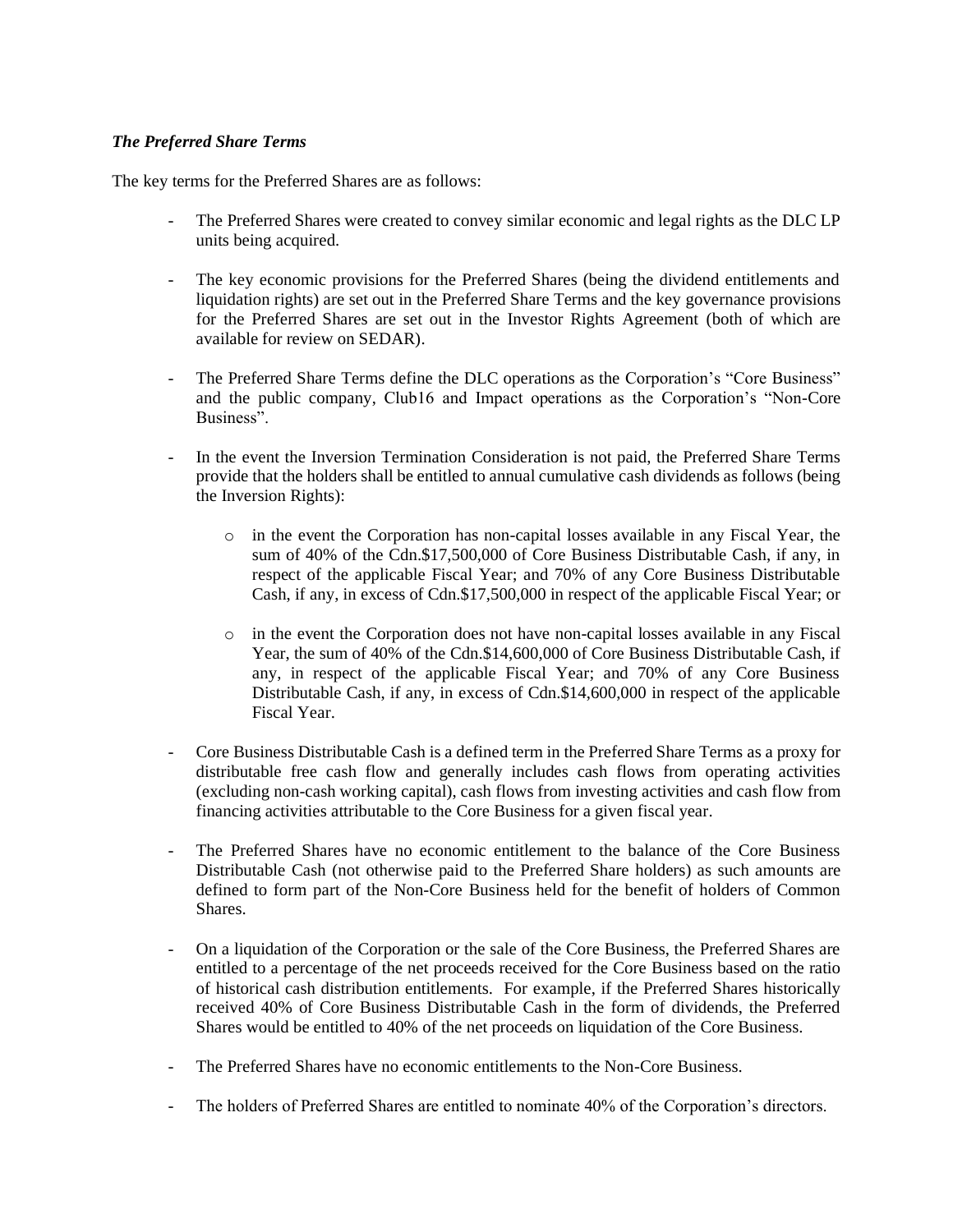- Certain corporate activities (such as incurring more debt related to the Core Business or completing a new Non-Core acquisition) require approval by the Preferred Shareholders.
- The Preferred Shares are non-voting and are not convertible into Common Shares.

### *Private Placement to fund Inversion Termination Cash Payment*

In order to fund the Inversion Termination Cash Payment, the Corporation may issue up to aggregate of 4,285,714 Common Shares, at a price per share of \$1.75, for aggregate gross proceeds of \$7.5 million (the "Private Placement"). Belkorp Industries Inc. ("Belkorp"), a current insider of the Corporation, has indicated they will subscribe for all of the Common Shares offered under the Private Placement. As Belkorp currently owns 7,568,500 Common Shares (19.9%), Belkorp will own 11,854,214 Common Shares (25.4%) upon completion of the Private Placement. The Private Placement is subject to a number of conditions, including approval by the Exchange. If such conditions are met, the Corporation anticipates closing the Private Placement concurrently with the closing of the Proposed Acquisition.

The Private Placement is conditional on completion of the Proposed Acquisition. If the Corporation is unable to obtain the necessary approvals to complete the Proposed Acquisition, the Corporation will not proceed with the Private Placement.

## *Special Committee of Independent Directors*

The Board of Directors appointed a special committee comprised entirely of independent directors (the "Special Committee") to review the Proposed Acquisition. The Special Committee was comprised of Trevor Bruno (Chairman), Ron Gratton, Dennis Sykora and Kingsley Ward. The Special Committee retained Bennett Jones LLP to act as legal counsel and PricewaterhouseCoopers LLP to act as its financial advisor. The Special Committee unanimously recommended that the Board of Directors approve the Proposed Acquisition.

Mr. Bruno, as an officer of Belkorp, recused himself from the Special Committee for the purposes of the negotiation of the Inversion Termination with KayMaur and deliberations relating to the Private Placement and the proposed funding of the Inversion Termination Cash Amount. The Special Committee (with Mr. Bruno abstaining) unanimously recommended that the Board of Directors proceed with the proposed Private Placement if the Corporation is able to satisfy the conditions to complete the Proposed Acquisition.

### *Related Party Matters – The Proposed Acquisition*

The Proposed Acquisition is subject to certain approvals including the approval of the TSXV. Because the KayMaur principals are related parties (within the meaning of MI 61-101 and pursuant to the policies of the TSXV) and, as such, the Proposed Acquisition is a related party transaction (within the meaning of MI 61-101 and pursuant to the policies of the TSXV), and the Corporation is required to obtain a formal valuation for, and minority approval of, the Proposed Acquisition.

The Special Committee engaged Evans & Evans (the "Valuator") to prepare a formal valuation on DLC and the property being exchanged in the Proposed Acquisition. The Valuator concluded that the fair market value of the DLC group (as a whole) was ~\$230 million and the fair market value of the DLC LP units being acquired was ~\$128.7 million (including the Inversion Rights). Further, the Valuator concluded that the value of the Preferred Shares (including the Inversion Rights) being issued pursuant to the Proposed Acquisition was ~\$132.8 million. The value of the Preferred Shares exceeds the value of the DLC LP units as there are tax efficiencies gained in the new structure. Details of the formal valuation will be included in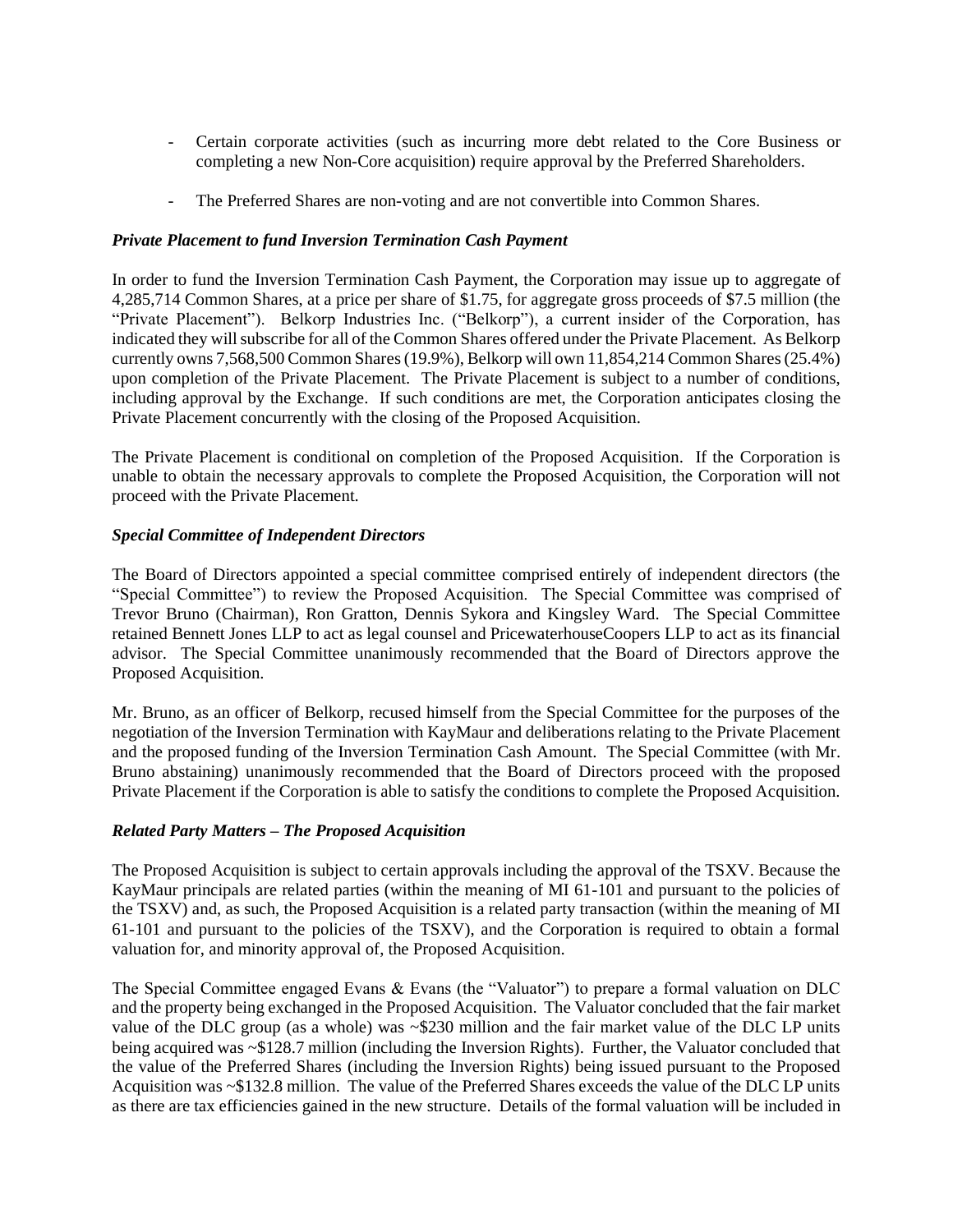the management information circular sent to shareholders in advance of the meeting to consider the proposed transactions. The fair market value figures above use the mid-point value for the range of values determined by the Valuator.

#### *Related Party Matters – The Inversion Termination and the Private Placement*

The completion of the Inversion Termination and the completion of the Private Placement are subject to certain approvals including the approval of the TSXV. Because the KayMaur principals are related parties (within the meaning of MI 61-101 and pursuant to the policies of the TSXV) and, as such, the completion of the Inversion Termination is a related party transaction (within the meaning of MI 61-101 and pursuant to the policies of the TSXV), and the Corporation is required to obtain a formal valuation for, and minority approval of, the completion of the Inversion Termination transaction. Further, because Belkorp is a related party (within the meaning of MI 61-101 and pursuant to the policies of the TSXV) and, as such, the Private Placement is a related party transaction (within the meaning of MI 61-101 and pursuant to the policies of the TSXV), and the Corporation is required to obtain minority approval of the Private Placement. Neither KayMaur nor Belkorp will be entitled to vote on the approval of the Inversion Termination transaction or the approval of the Private Placement.

The Special Committee also engaged the Valuator to prepare a formal valuation on the Preferred Share Inversion Rights. The Valuator concluded that the fair market value of the Inversion Rights was ~\$37.7 million. As such, the fair market value of the Inversion Rights significantly exceeds the fair market value of the Inversion Termination Consideration. Details of the formal valuation will be included in the management information circular sent to shareholders in advance of the meeting to consider the proposed transactions. The fair market value figure above uses the mid-point value for the range of values determined by the Valuator.

In respect of the Private Placement, the Corporation intends to rely on the exemption contained in section 5.5(b) of MI 61-101 (Issuer not listed on specified markets) from the requirement to provide a valuation of the Common Shares.

### *The Non-Core Assets and Further Investments*

Following completion of the Proposed Acquisition and Proposed Reorganization, the Corporation will continue to hold its ownership interests in Club16 and Impact (the "Non-Core Assets") and continue to have an investment policy in place. The Corporation paid an aggregate of \$34.5 million for the Non-Core Assets. Further, we note that the aggregate amount outstanding on the Corporation's credit facility with Sagard Credit Partners ("Sagard") as at June 30, 2020 was approximately \$43.6 million. In the event the Non-Core Assets were sold, it is anticipated that the net proceeds would be used to pay down the Sagard credit facility. The Corporation also anticipates using its excess cash amounts (generated from its 60% of Core Business Distributable Cash and distributions received from the Non-Core Assets) to continue to pay down the Sagard credit facility.

### *Credit Facility Amendments*

Completion of the Proposed Acquisition and Proposed Reorganization are subject to both FAC and DLC obtaining satisfactory approval from their respective lenders.

### **About Dominion Lending Centres Inc.**

DLC group of companies is Canada's leading and largest mortgage brokerage with over \$40 billion in funded mortgages in 2019. DLC group of companies operates through three main subsidiaries, Dominion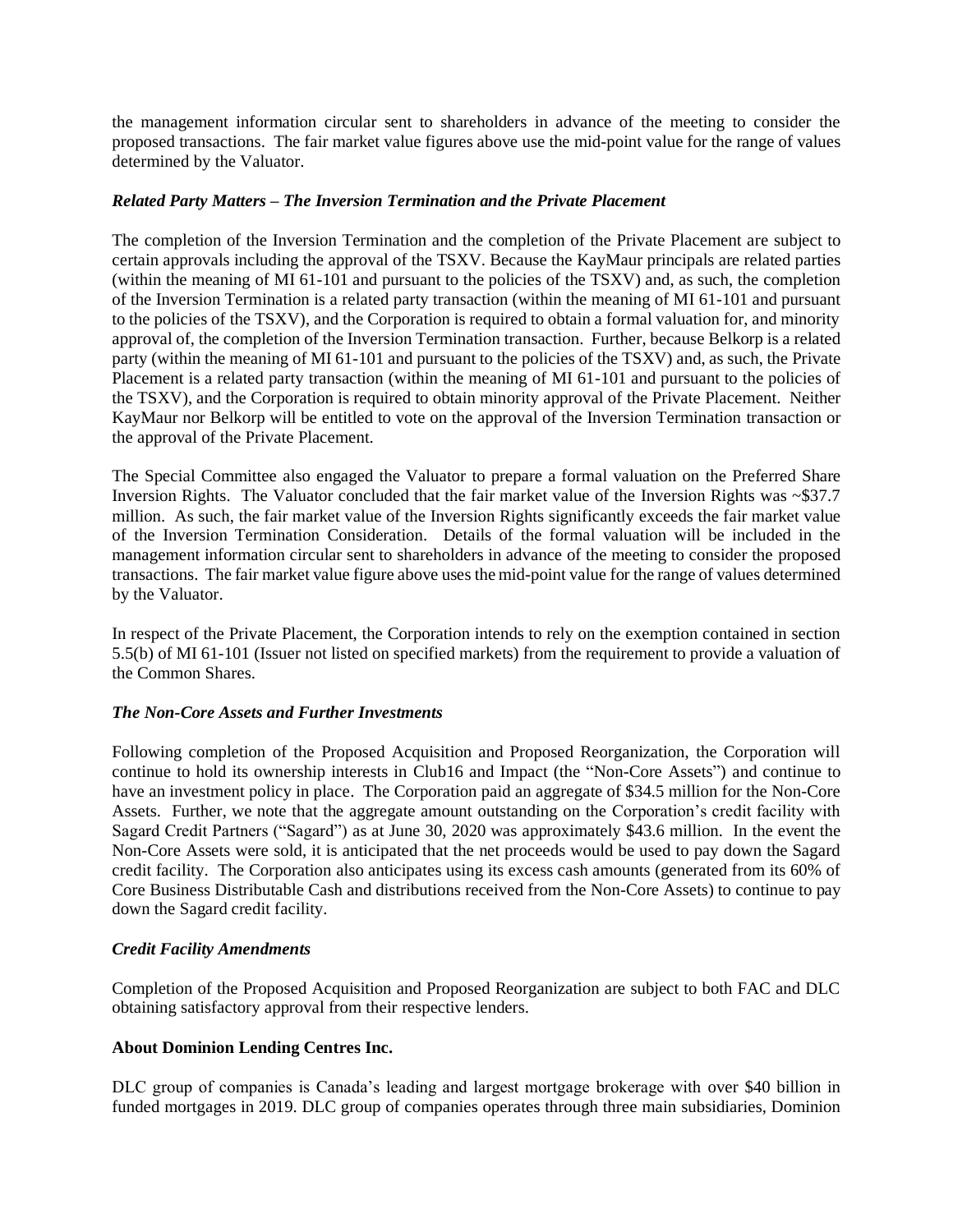Lending Centres, Mortgage Centre Canada and Mortgage Architects and has operations in all 13 provinces and territories. DLC group of companies' extensive network includes ~6,000 agents and 515 locations. Headquartered in British Columbia, DLC group of companies was founded in 2006 by Gary Mauris and Chris Kayat.

### **About Founders Advantage Capital Corp.**

The Corporation is listed on the TSX Venture Exchange as an Investment Issuer (Tier 1) and employs a permanent investment approach.

The Corporation's common shares are listed on the TSX Venture Exchange under the symbol "FCF".

For further information, please refer to the Corporation's website at www.advantagecapital.ca.

Contact information for the Corporation is as follows:

| James Bell                          | Robin Burpee                   | Amar Leekha                         |
|-------------------------------------|--------------------------------|-------------------------------------|
| President & Chief Executive Officer | <b>Chief Financial Officer</b> | Sr. Vice-President, Capital Markets |
| 403-455-2218                        | 403-455-9670                   | 403-455-6671                        |
| jbell@advantagecapital.ca           | rburpee@advantagecapital.ca    | aleekha@advantagecapital.ca         |

# *NEITHER THE TSX VENTURE EXCHANGE NOR ITS REGULATION SERVICES PROVIDER (AS THAT TERM IS DEFINED IN THE POLICIES OF THE TSX VENTURE EXCHANGE) ACCEPTS RESPONSIBILITY FOR THE ADEQUACY OR ACCURACY OF THIS RELEASE.*

# *Cautionary Note Regarding Forward-looking Information*

Certain statements in this document constitute forward-looking information under applicable securities legislation. Forward-looking information typically contains statements with words such as "anticipate," "believe," "estimate," "will," "expect," "plan," "intend," or similar words suggesting future outcomes or an outlook. Forward-looking information in this document includes, but is not limited to:

- the terms and conditions of the Proposed Acquisition and the Proposed Reorganization, and the anticipated closing thereof;
- the anticipated completion of the Private Placement and the completion of the Inversion Termination transaction;
- the anticipated simplification of our corporate structure and solidification of our long-term business plan resulting from the Proposed Acquisition, the Proposed Reorganization and the Inversion Termination;
- the possible liquidation of non-core assets in the future and the potential repayment of the Sagard credit facility;
- the anticipated use of excess cash amounts to pay down the Sagard credit facility; and
- the anticipated approval of the Corporation's lenders.

Such forward-looking information is based on a number of assumptions which may prove to be incorrect. Assumptions have been made with respect to the following matters, in addition to any other assumptions identified in this news release: